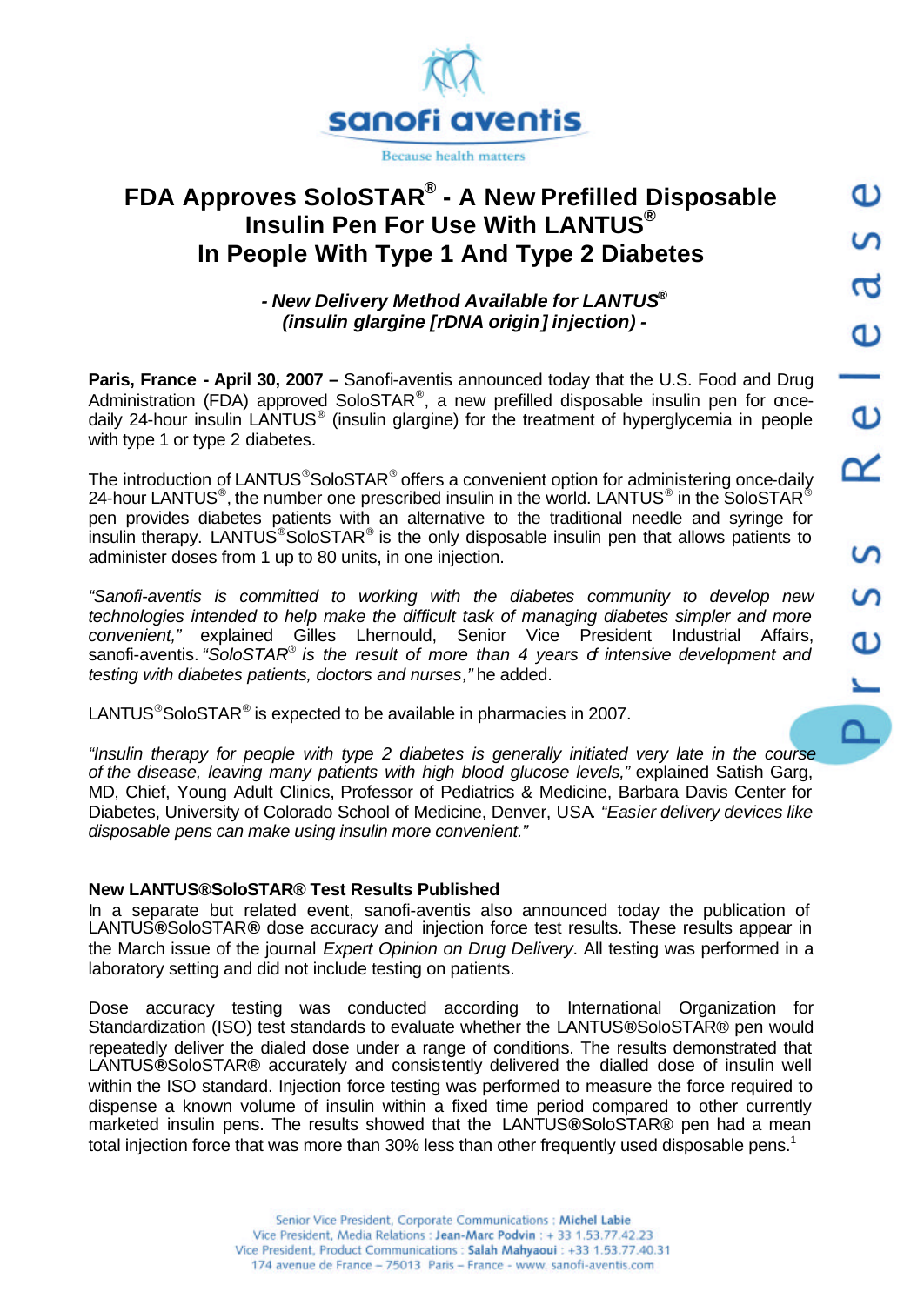

The full study, "Dose accuracy and injection force dynamics of a novel disposable insulin pen," is available at the *Expert Opinion on Drug Discovery* Web site: http://www.expertopin.com/doi/abs/10.1517/17425247.4.2.165.

## **About SoloSTAR** ®

SoloSTAR® is a prefilled, disposable insulin pen that allows patients to dial their dose from 1 to 80 units of insulin. SoloSTAR® should be kept in cool storage (36° F - 46° F [2° C - 8° C]) until first use. Once in use, it can be kept at room temperature, as long as it remains below 77°F, and can be used for up to 28 days.

### **About Diabetes**

Diabetes is a chronic, widespread condition in which the body does not produce or properly use insulin – the hormone needed to convert glucose (sugar) into energy. More than 230 million people worldwide are living with the disease. This number is expected to rise to a staggering  $350$  million within 20 years.<sup>2</sup> It is estimated more than 20 million Americans have diabetes, including an estimated 6.2 million who remain undiagnosed.<sup>3</sup> At the same time, approximately half of those diagnosed are not achieving the general blood sugar control standard of A1C <7% recommended by the American Diabetes Association (ADA).<sup>4</sup> The A1C test measures average blood glucose levels over a two- to three-month period.

### **About LANTUS**®

LANTUS<sup>®</sup>, the number one prescribed insulin, is the only 24-hour insulin approved exclusively for use once a day. Most insulins have what is called a "peak of action." The peak refers to the time at which insulin reaches its maximum effect in the body. With LANTUS<sup>®</sup>, the insulin is released into the bloodstream at a relatively constant rate throughout the day and night; therefore it has no pronounced peak.

#### **About sanofi-aventis**

Sanofi-aventis is one of the world leaders in the pharmaceutical industry, ranking number one in Europe. Backed by a world-class R&D organisation, sanofi-aventis is developing leading positions in seven major therapeutic areas: cardiovascular, thrombosis, oncology, metabolic diseases, central nervous system, internal medicine and vaccines. Sanofi-aventis is listed in Paris (EURONEXT: SAN) and in New York (NYSE: SNY).

#### *Forward Looking Statements*

*This press release contains forward-looking statements as defined in the Private Securities Litigation Reform Act of 1995, as amended. Forward-looking statements are statements that are not historical facts. These statements include financial projections and estimates and their underlying assumptions, statements regarding plans, objectives, intentions and expectations with respect to future events, operations, products and services, and statements regarding future performance. Forward-looking statements are generally identified by the words "expects," "anticipates," "believes," "intends," "estimates," "plans" and similar expressions. Although sanofi-aventis' management believes that the expectations reflected in such forward-looking statements are reasonable, investors are cautioned that forward-looking information and statements are subject to various risks and uncertainties, many of which are difficult to predict and generally beyond the control of sanofi-aventis, that could cause actual results and developments to differ materially from those expressed in, or implied or projected by, the forward-looking information and statements. These risks and uncertainties include those discussed or identified in the public filings with the SEC and the AMF made by sanofi-aventis, including those listed under "Risk Factors" and "Cautionary Statement Regarding Forward-Looking Statements" in sanofi-aventis' annual report on Form 20-F for the year ended*